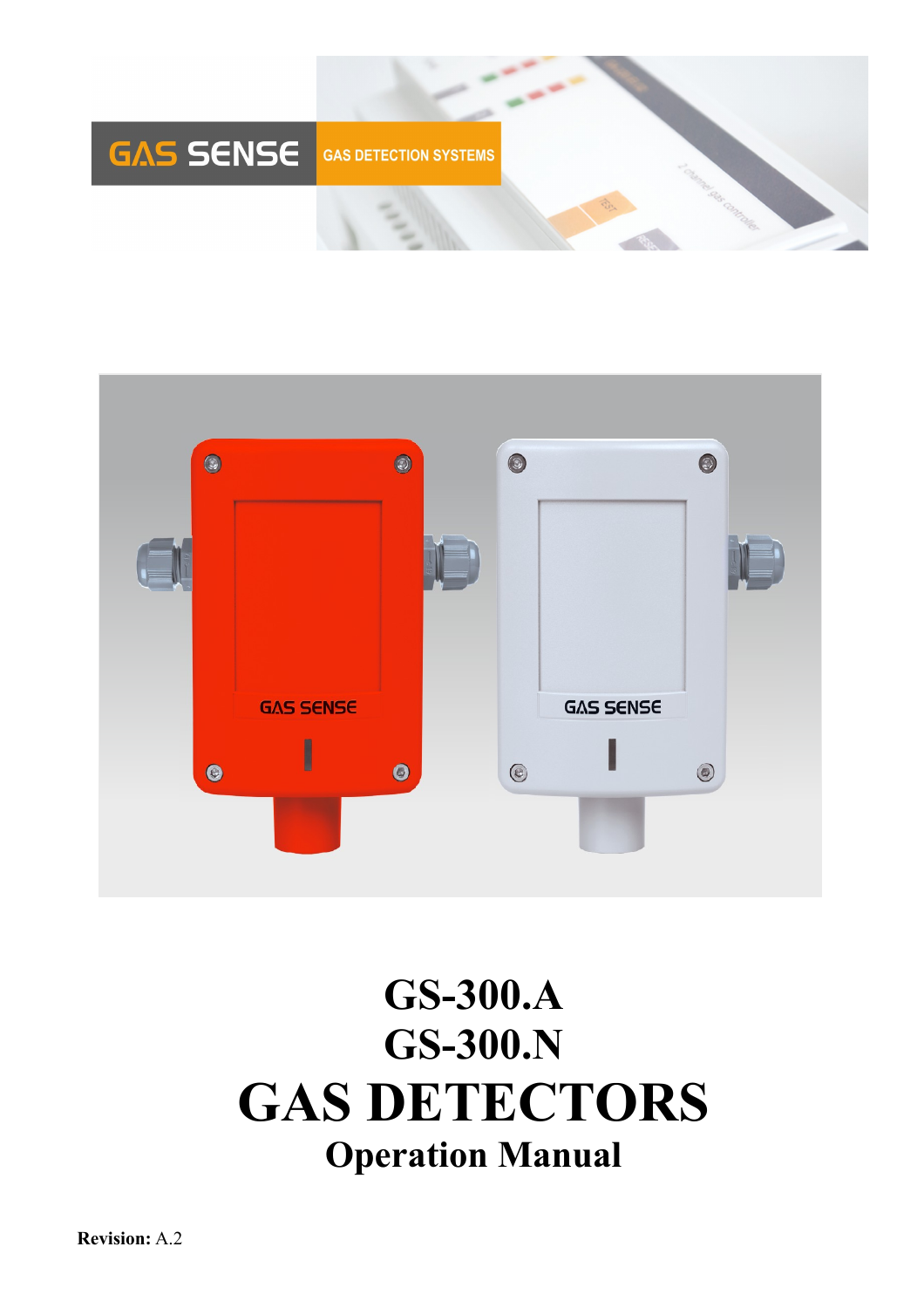#### **Copyright 2016 by Invest Electronics**

All rights reserved. Reproduction in any form, in whole or in part, without the express written consent of Invest Electronics is strictly prohibited.

Due to ongoing research and development, the specifications of this product may be changed at any time without notice.

INVEST ELECTRONICS Ltd 145, Brezovsko shose Str Plovdiv 4003 Bulgaria Tel. +359-32-960143 Fax: +359-32-960144 www.gassense.eu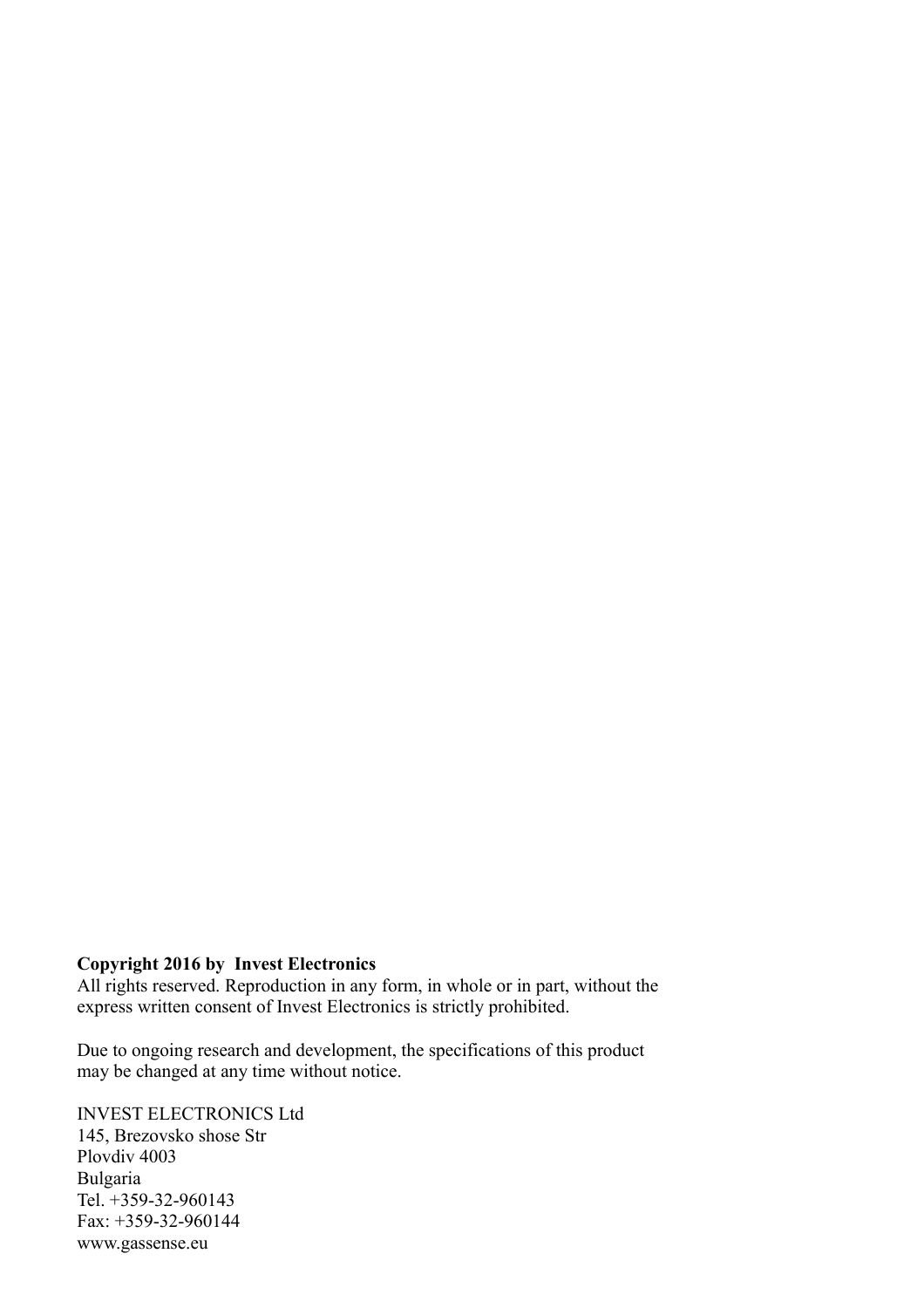# **Table of Contents**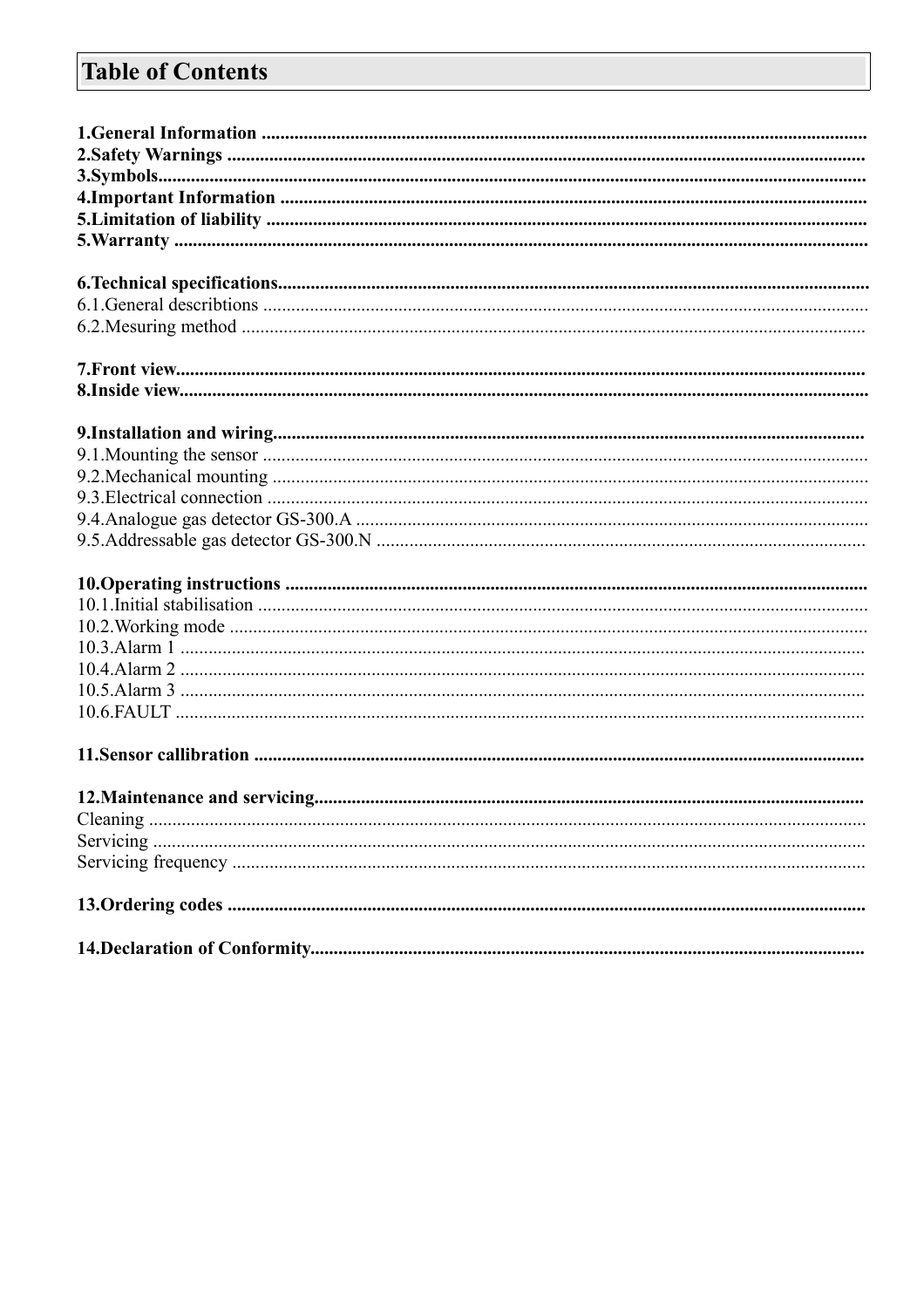# **General Information**

This manual is designed to provide users with simple and precise information. Manufacturer shall not be held responsible or liable for any misinterpretation that may result from the reading of this manual. Although every effort is made to ensure accuracy, this manual may contain unintentional technical inaccuracies.

Please read the following notice carefully before installation and start-up, paying particular attention to the end - user safety instructions. This user's guide should be distributed to every individual involved in the start-up, use, maintenance or repair of the product. The information contained in this manual, the data and technical drawings are correct as of the date of publication. For additional information, please contact Invest Electronics Ltd.

Manufacturer reserves the right to modify the technical characteristics of its equipment without notice to improve product performance. This user manual and its contents are the inalienable property of Invest Electronics Ltd

# **Safety Warnings**



Installation and electric connections should be performed by a qualified professional, according to Manufacturer's specifications and to the standards of authorities in the field. Failure to observe these rules may result in serious injury. Accuracy, particularly regarding electricity and assembly (couplings, network connections) is imperative.

Icons have been placed on the sensor to call attention to general use safety precautions. These labels are an integral component of the sensor. The meanings of these labels are described below.

## **Symbols**



Please refer to the instructions.



**Caution:** In the current operating mode, failure to adhere to the instructions preceding this symbol can result in a risk of electric shock or death.



**This equipment must be grounded**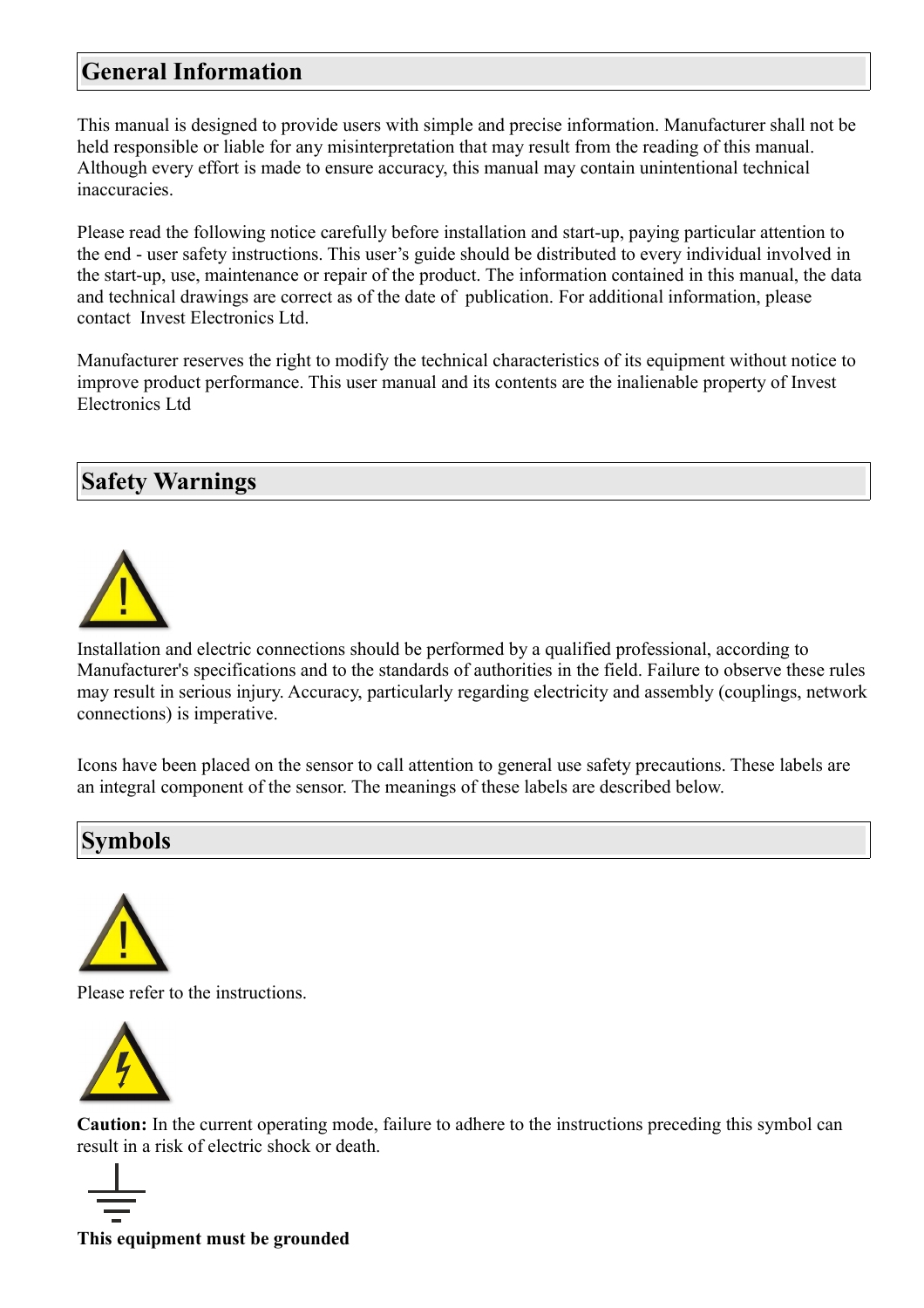

**Safety grounding terminal.** A cable of adequate diameter must ground any terminal with this signal.



The accordance with Directive DEEE (2002/96/EC) this product may not be disposed with household waste. Dispose of this product at a collection site intended for electrical waste.

## **Important Information**

Gas detectors must be checked for correct functioning by a qualified person after the installation but before putting into operation. The detector was checked for correct functioning prior to delivery. The calibration was performed with suitable calibration gases. This does not release the user from the obligation to perform a check with test gas when the transmitter is put into operation after the installation and before putting into operation.

# **Limitation of liability**

Neither Invest Electronics Ltd nor any other affiliated organization shall be held liable under any circumstances for any damage whatsoever including, without limitations, damages for loss of production, interruption of production, loss of information, controller failure, personal injury, loss of time, money, or materials, or for any indirect or consecutive consequence of loss occurring during the use of the product or the inability to use the product, even in the event that Invest Electronics Ltd had been informed of such damages.

## **Warranty**

We hereby guarantee that gas detectors GS-300.A/GS-300.N have been manufactured and tested to the highest quality standards.

We warrant above products to be free from materials and work defects for the period of 24 months from the date of purchase. If such defects appears during the warrantee period products will be repaired or replaced with new products without charge.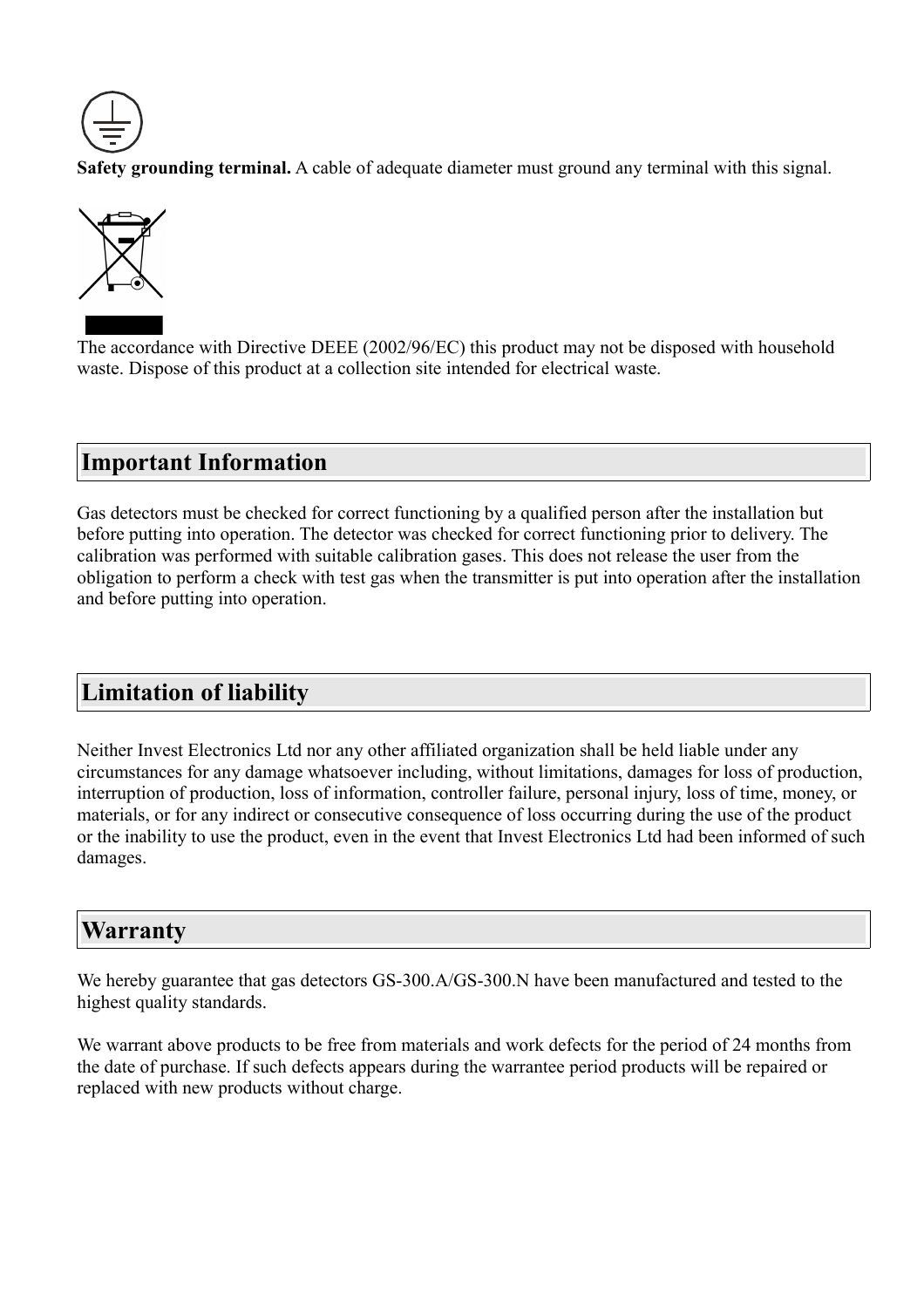# **Technical specifications**

#### **General describtion:**

A stationary gas detection system consists of a detector (transmitter) and a central controller. The detector and the controller are connected with a cable. The detector converts gas concentration into an electric measurement signal and transmits it via the cable for processing to the controller.

Gas detectors GS-300.A/GS-300.N are intended for detection of explosive and toxic gases. They are suitable for detection of different gases depending on gas detection element.

#### **Measuring method:**

The following mesuring methods are used:

1.Cathalityc sensors for mesurement of explosive gases.

2.Electrochemical sensors for toxic gases.

3.Infrared sensors for CO2.

4.Semiconductor sensors for refrigerant gases.

| Tabl.1                          |                                    |
|---------------------------------|------------------------------------|
| <b>DETECTED GASES</b>           | See Tabl. Ordering codes           |
| Gas feed                        | Diffusion                          |
| <b>POWER SUPPLY</b>             |                                    |
| Working voltage                 | $12 - 30$ VDC                      |
| Power consumption               | 3W                                 |
|                                 |                                    |
| <b>OUTPUT SIGNAL</b>            |                                    |
| GS-300.A                        | $4-20mA$                           |
| GS-300.N                        | <b>RS485</b>                       |
|                                 |                                    |
| <b>ENVIRONMENTAL CONDITIONS</b> |                                    |
| Working temperature             | $-20 - +50$ °C                     |
| Humidity range                  | $10 - 90 \% R.H.$                  |
| Atmospheric pressure range      | 800 - 1100 hPa                     |
|                                 |                                    |
| <b>MECHANICAL</b>               |                                    |
| <b>Dimensions</b>               | $159 \times 120(150) \times 50$ mm |
| Weight                          | 0,320kg                            |
| Enclosure material              | <b>ABS</b>                         |
| Ingress protection              | <b>IP65</b>                        |
| Cable connection                | Cable gland(s) M16 (M20)           |
|                                 |                                    |
| <b>CERTIFICATION</b>            |                                    |
| Conformity mark                 | <b>CE</b>                          |
| Applied standards               | EN 50270                           |
|                                 |                                    |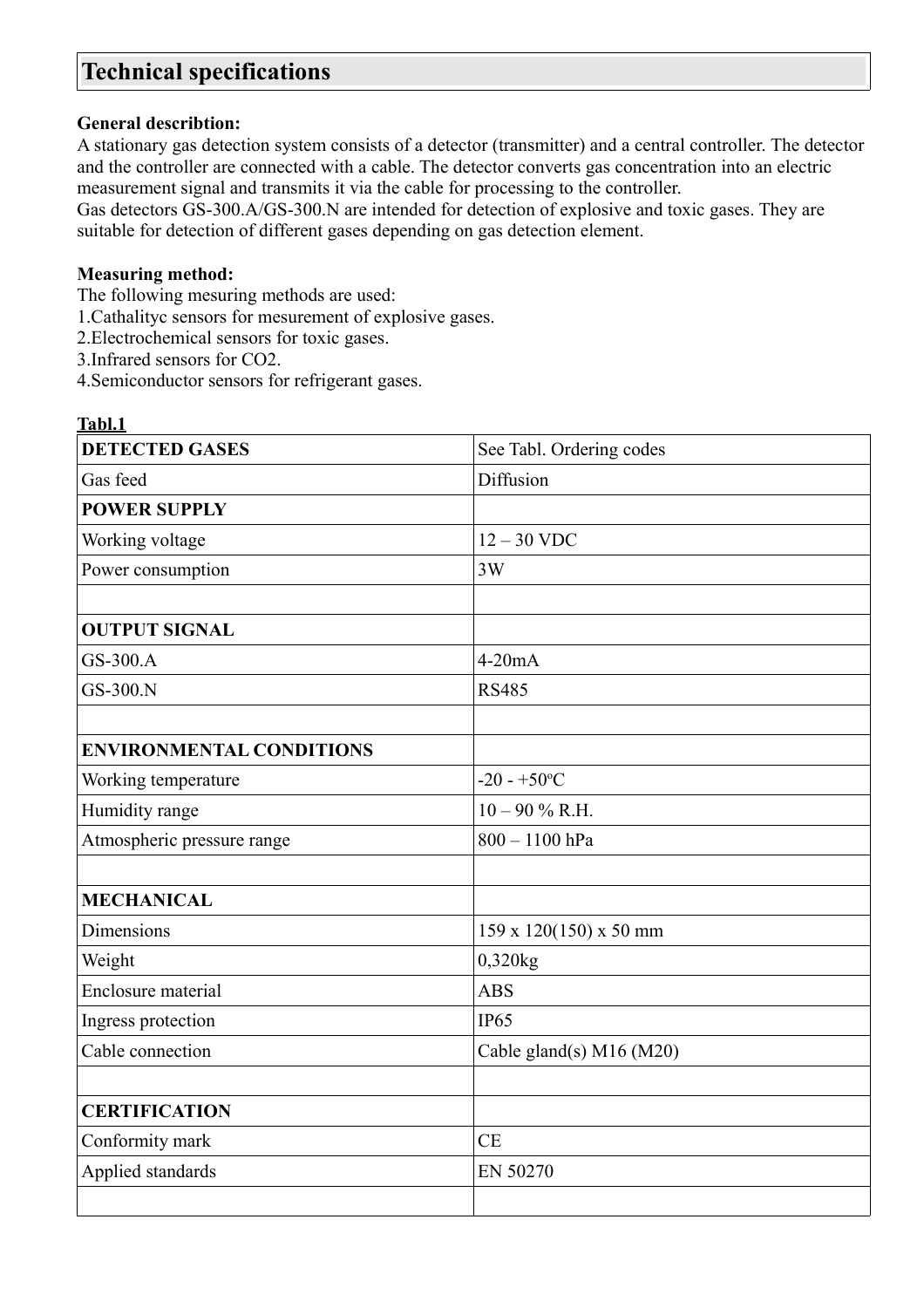# **Front view – gas detector GS-300.A**



(1) Sensor housing<br>(2) LED indication<br>(3) Cable entry

# **Front view – gas detector GS-300.N**



- (1) Sensor housing<br>(2) LED indication<br>(3) Cable entry
-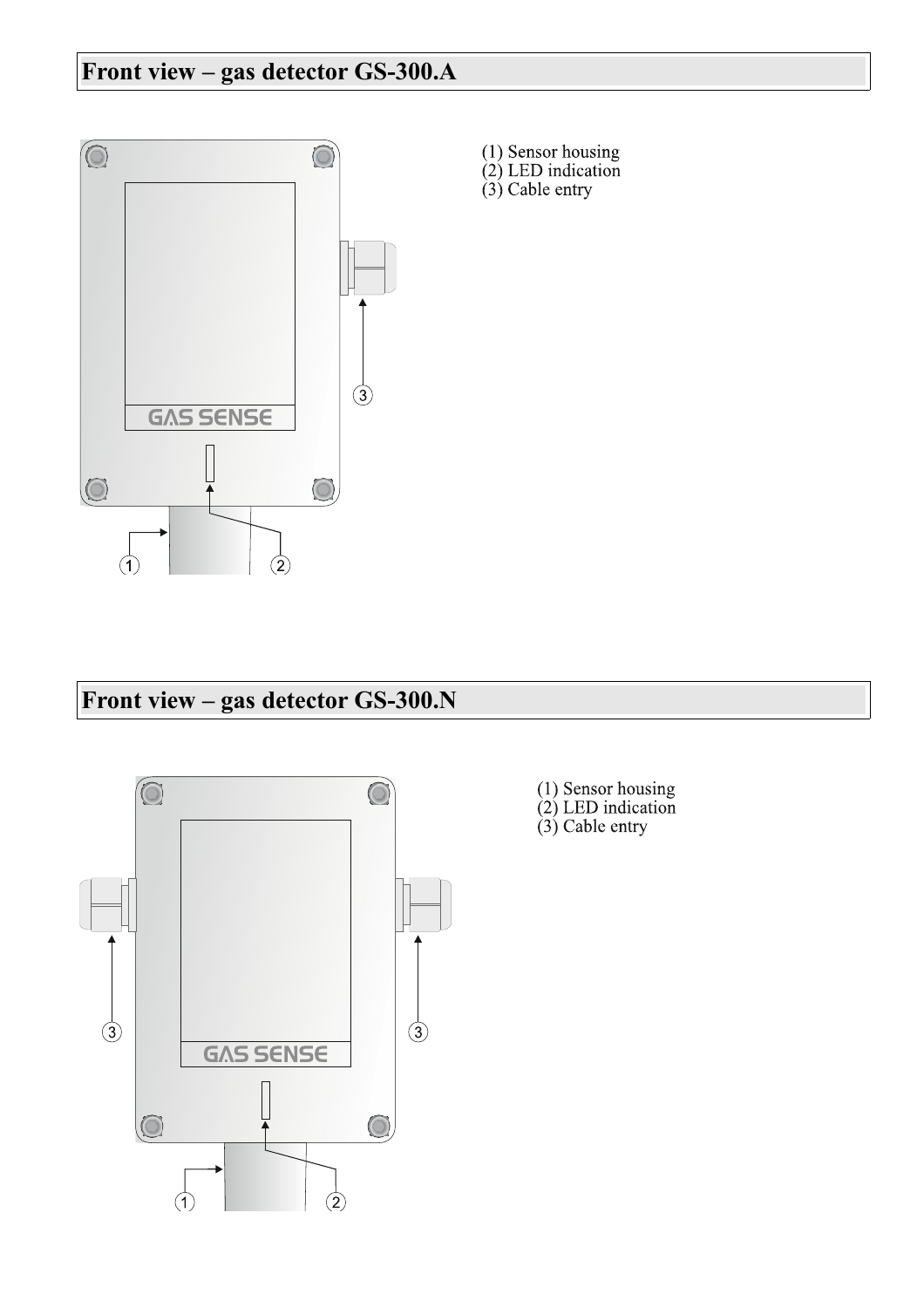# **Inside view – gas detector GS-300.A**



- 
- (1) Service connection port<br>(2) Output signal switching jumpers
- 
- $(3)$  PC board<br> $(4)$  Connection terminals
- $(5)$  Calibration button

# **Inside view – gas detector GS-300.N**



- 
- (1) Service connection port<br>(2) Output signal switching jumpers<br>(3) PC board<br>(4) Connection terminals<br>(5) Calibration button
- 
- 
-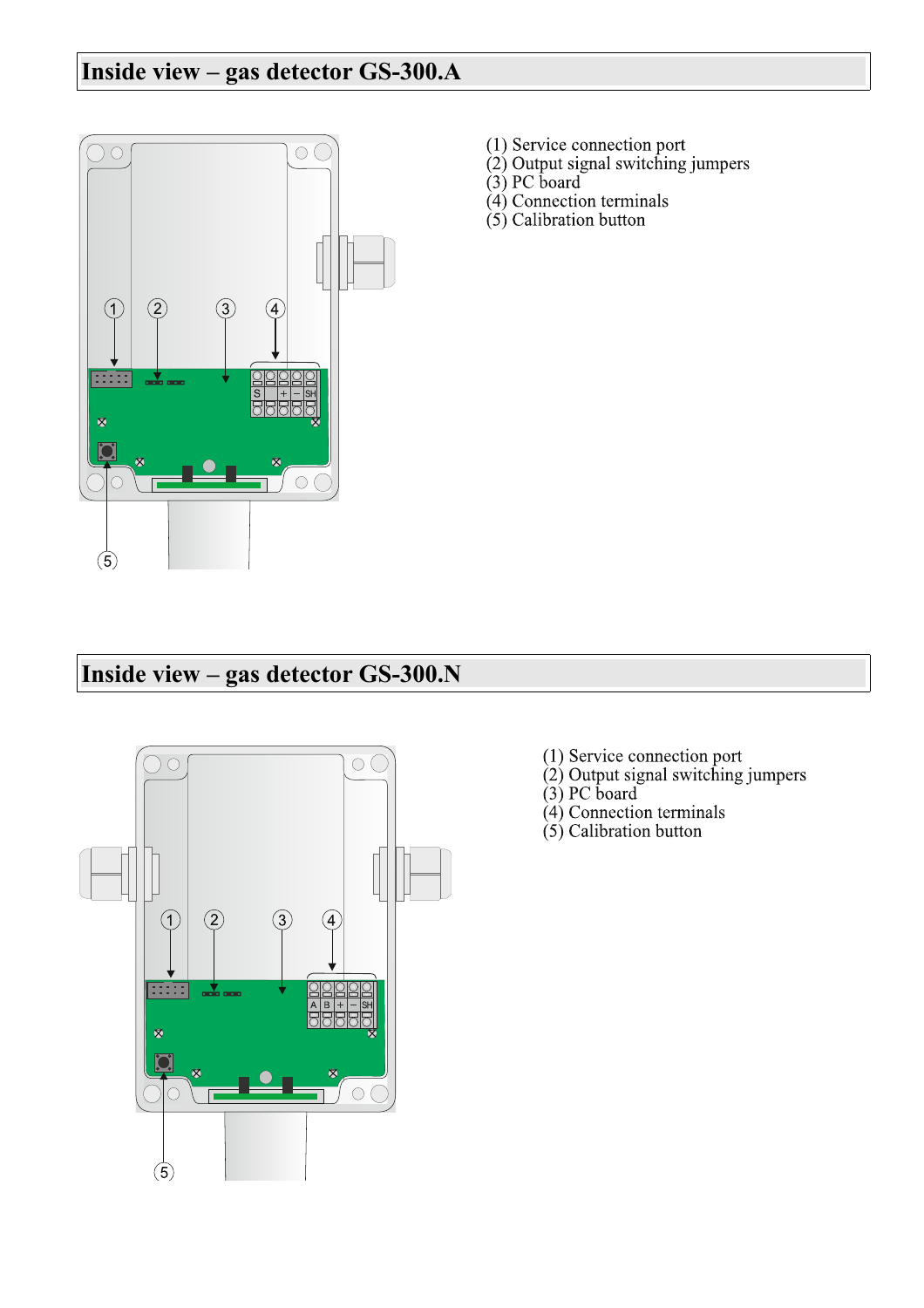### **Installation and wiring**

#### **Mounting the detector**

Gas detector for monitoring of flammable gases and leakages of toxic gases should be installed close to potential sources of release. For gases heavier than air below and for gases lighter than air above the source of release. Detaectors for monitoring at working places are installed at face / respiration level.

When deciding on the position for the transmitter, make sure that it is always accessible for service and maintenance.

#### **Mechanical mounting**

Gas detector is attached to the wall via 4 mounting screws. Sensor opening to be placed downwards. Drill 4 holes according to the Drilling diagramme.

#### **Drilling diagramme:**





#### **Electrical connections**

The electrical connection must be carried out by a specialist and (with the controller) with the power supply disconnected.

#### **Analogue gas detector GS-300.A**

Use shielded cable 3 x 1.5 mm2. The cross section of the cable depends on the cable length. For short distances up to 200 m it may be sufficient to use 0.75 mm2 instead of 1.5 mm2. For longer distances the cross section must be 1.5 mm2. The cable length must not be more than 1000 m.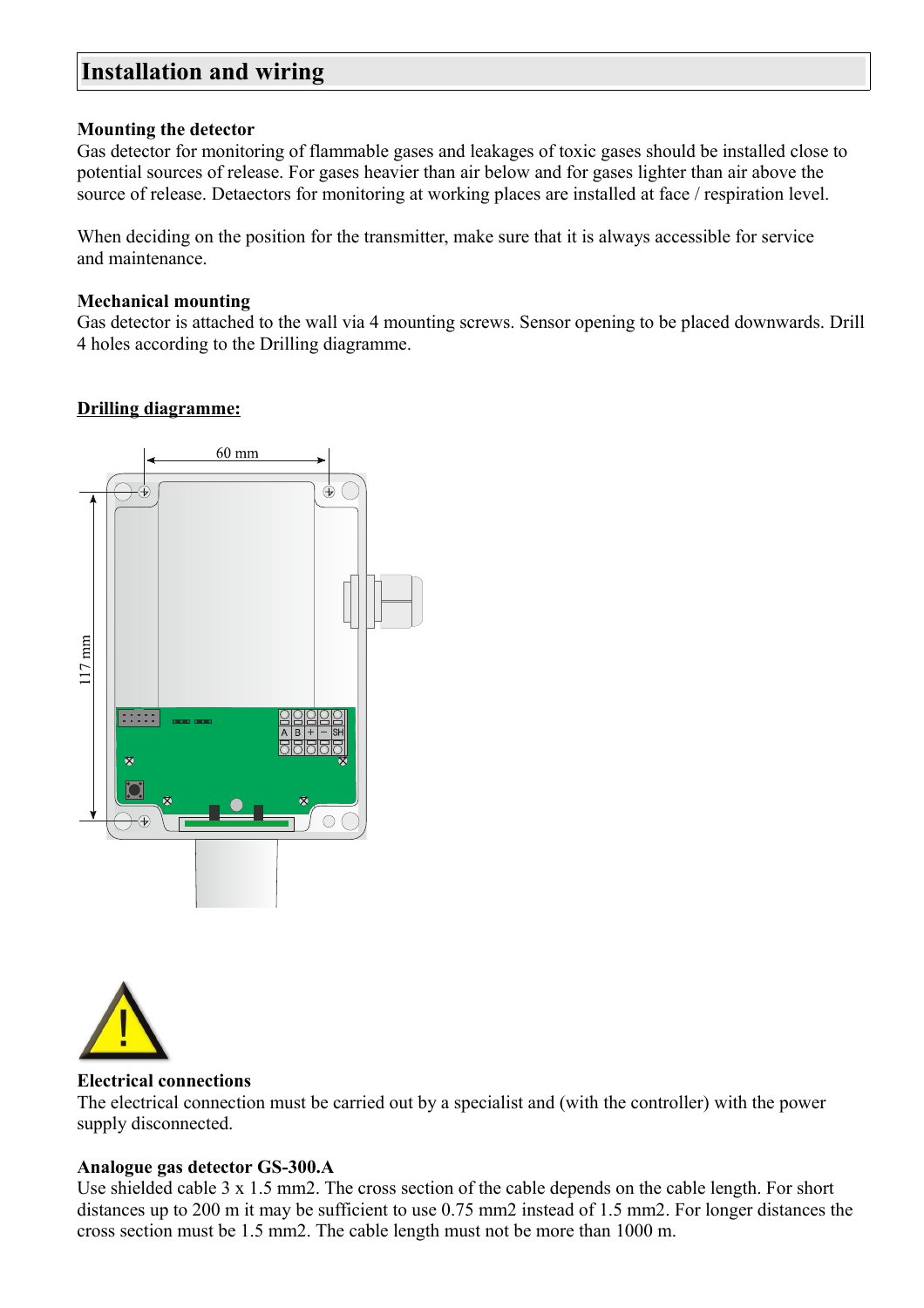

#### **Addressable gas detector GS-300.N**

The addresable gas detector GS-300.N has 2 cable glands – for input and for output cable. Gas detectors must be connected using shielded cable with twisted pair for communication **A** and **B** terminals and another pair for the power supply of gas detectors.

The end of line resistor must be connected in the last device by placing of a end of line jumper. Cable shielding must be connected to the cable shielding terminal of the gas controller.

#### **CONNECTION DIAGRAME GS-300.N - ADDRESSABLE GAS DETECTOR RS485**

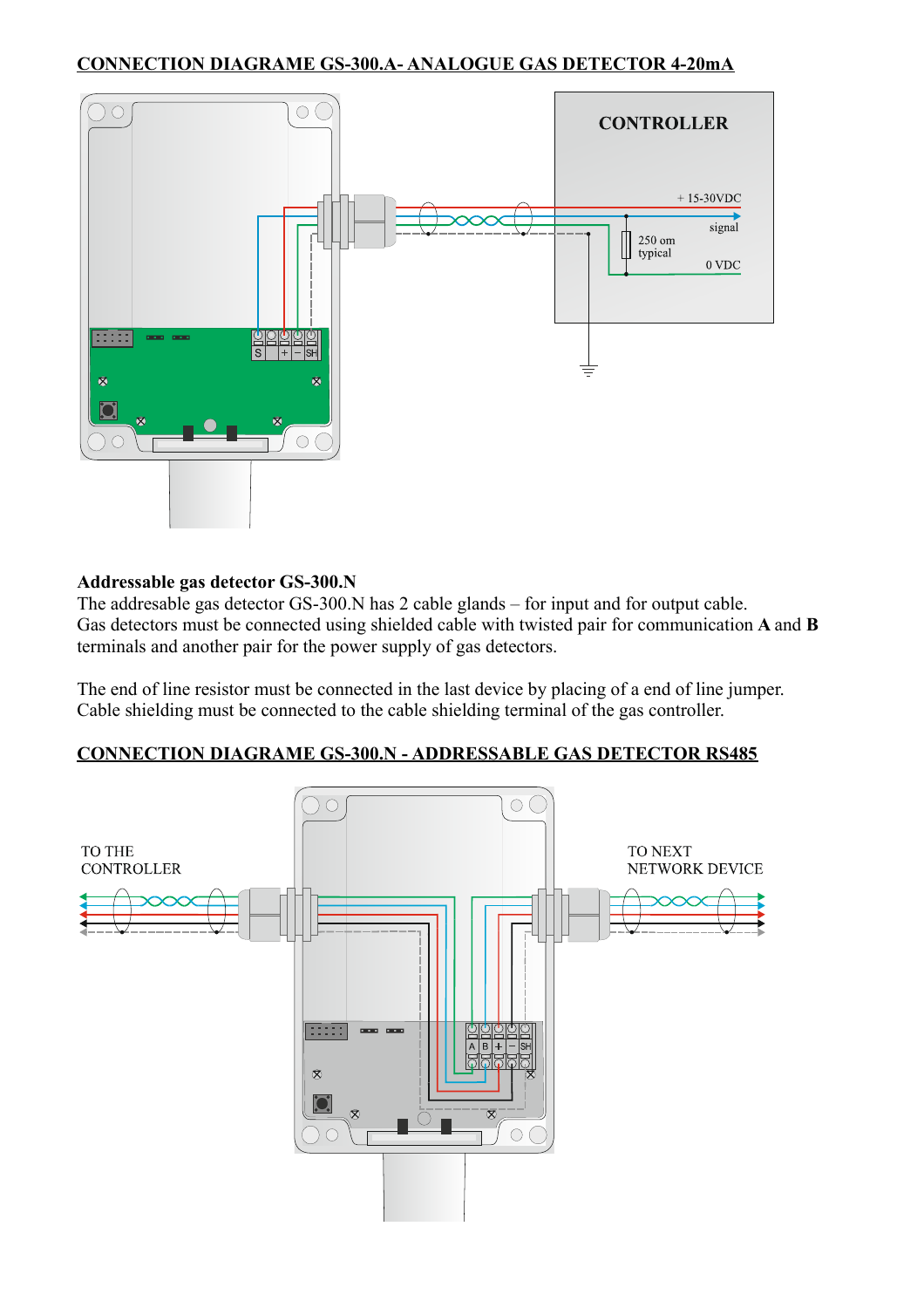# **Operating instructions**

The gas detector GS-300.A/GS-300.N has the following operation modes:

#### **1.Initial stabilisation**

Preheating and initial testing of gas sensing element. Indication: Green LED is flashing quickly.

#### **2.Working mode**

In this mode sensor is ready to detect gas concentration. Indication: Green LED is flashing slowly.

#### **3.Alarm 1**

First alarm level is reached. Indication: Red LED is flashing slowly.

#### **4.Alarm 2**

Second alarm level is reached. Indication: Red LED is flashing quickly.

**5.Alarm 3** Third alarm level is reached. Indication: Red LED lights permanently.

#### **6.FAULT**

Sensor element fault. Indication: Orange LED is flashing.

### **Sensor calibration**

Gas detectors must to be calibrated and periodically checked to ensure detector accuracy and system integrity. It is important to install stationary gas detectors at locations where the calibration can be performed easily. The intervals between calibration can be different from sensor to sensor. However, it is good general practice to check the detector during the first 30 days after installation. During this period, it is possible to observe how well the detector is adapting to its new environment. If the detector functions properly for 30 continuous days, this provides a good degree of confidence about the installation. Any possible problems can be identified and corrected during this time. Experience indicates that a detector surviving 30 days after the initial installation will have a good chance of performing its function for the duration expected. Most problems such as an inappropriate detector location, interference from other gases, or the loss of sensitivity will arise during this time. Afterward, a maintenance schedule, including calibration intervals, should be established.

Normally, a 6-monthly calibration period is adequate to ensure the effectiveness and sensibility of each sensor. This check will also afford you the opportunity to maintain the system's accuracy.

#### **CALIBRATION PROCEDURE**

Calibration of the gas detector includes two steps. First the "zero" must be set and then the "span" must be calibrated.

1.To initiate calibration pres and hold the tactile button on the PCB or place the magnetic gas calibration cup.

2.After 5sec all LED's will flash.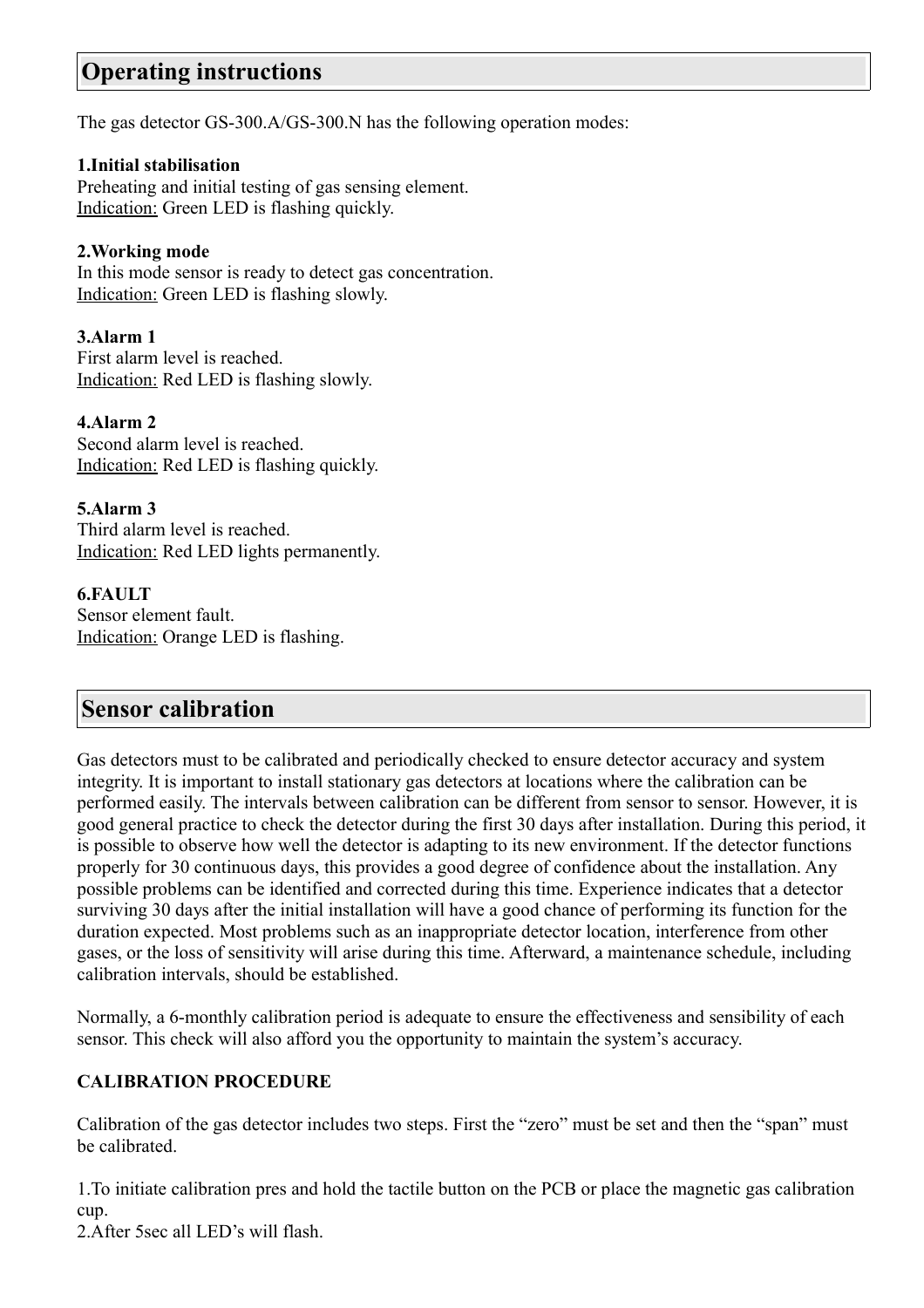3.After 2 more sec yellow LED will turn OFF, red LED is ON and green LED is flashing once every second for the period of 30seconds. In this case you may chose from the following:

-To calibrate the sensor - continue holding the button and apply zero gas;

-To refuse calibration on ZERO air - release the button (remove the magnetic cap) - red LED will flash for 2 sec.

4.Green LED and red LED start to flash alternately. Now you must apply the span gas and again pres and hold the button or place the magnetic gas calibration cup. Now the alarm levels are automatically

adjusted. Red LED lights and green LED are flashing twice at every 2 seconds for 30 seconds. In this case you may chose from the following:

-To calibrate the sensor - continue applying span gas for 30 seconds and red LED will flash for 2 seconds confirming alarm levels setting;

-To refuse calibration of alarm levels - release the button or remove the magnetic cap and red LED will flash for 2 seconds.

5.When you complete the above steps calibration is finished and all LED's will flash for 5 seconds.

NOTE: If during the calibration you release the button or remove the magnetic cap for more than 4 minutes calibration will be terminated and previously saved values for pure air and alarm levels will be recovered.

## **Maintenance and servicing**

#### **Cleaning**

If necessary, clean the exterior of the enclosure with a damp cloth. Do not use alcohol or ammonia based liquids to clean the detector.

#### **Servicing**

We recommend the user to periodically inspect the proper triggering of alarm and fault relays, the buzzer and indications on the front panel of the controller. Test must be done by applying etalone gas mixture to the gas detectors.



The adjustment operations of the gas detection system must be done only by authorized, trained personnel because they may compromise gas detection detection system reliability.

#### **Servicing frequency**

Invest Electronics recommends regular testing of fixed gas detection installations. The type of test consists of injecting a standard gas mixture of sufficient concentration into the detector to set off the preadjusted alarms. This test does not, replace a full calibration of the detector. Frequency of gas testing depends on the industrial application in which the detectors are used. Inspection should be done frequently during the first months after installation startsup, later it may be spaced out if no problem is observed.

If a detector does not react upon contact with gas, it must be calibrated. The frequency of calibration will depend on tests (humidity, temperature, dust, etc.); calibration should occur at least once every year. We also recommend calibrating the detector after exposure to high gas concentrations. The site manager is responsible for implementing the safety procedures on his site. Invest Electronics is not responsible for implementing safety procedures.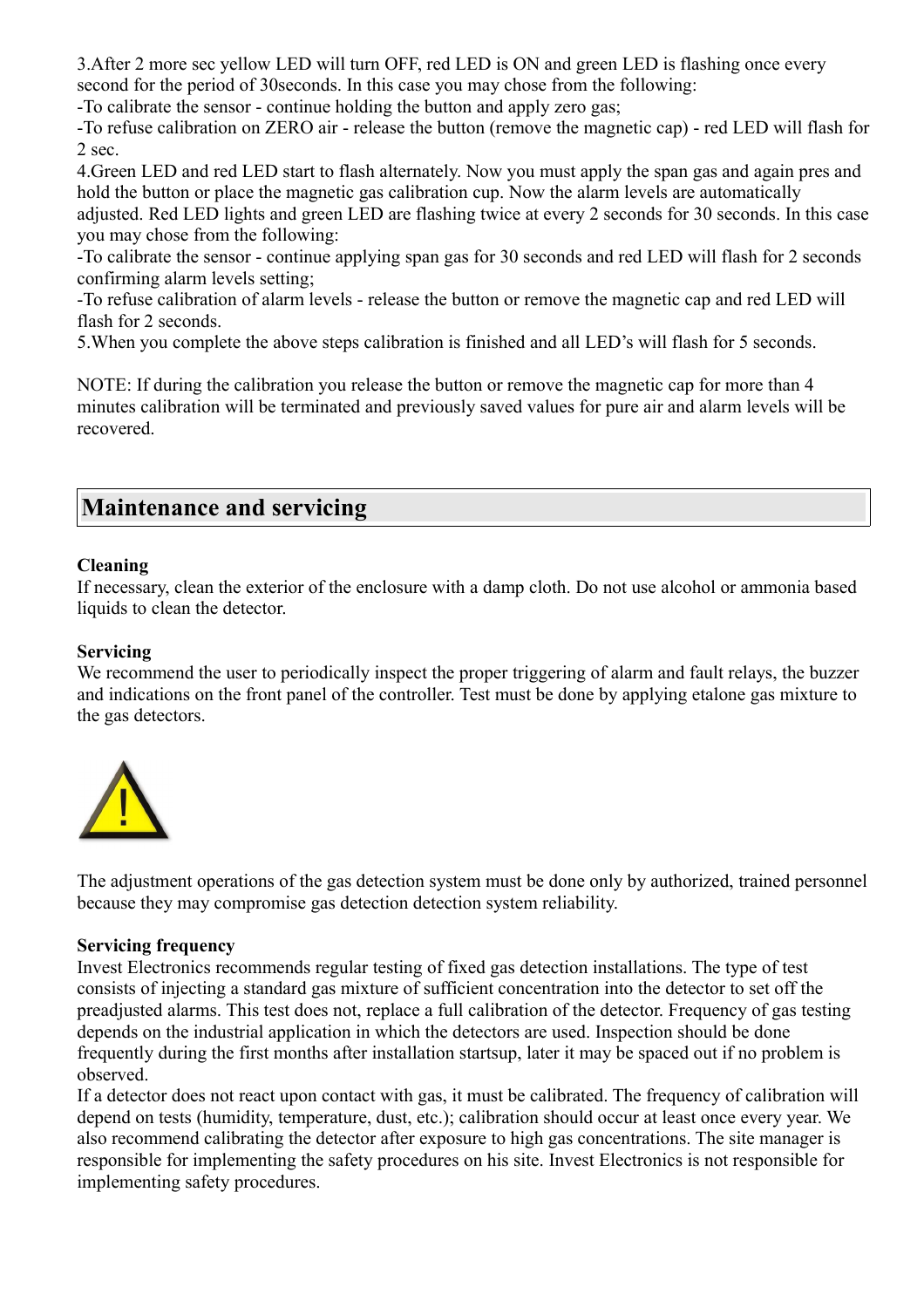# **Ordering codes**

#### **Analogue gas detectors GS- 300.A for combustible gases**

| Model – ordering code | Detected gas   | <b>Gas concentration</b> |
|-----------------------|----------------|--------------------------|
| $ GS-300.A.MET.100$   | <b>METHANE</b> | $ 0 - 100\%$ LEL         |
| $ GS-300.A.LPG.100$   | LPG            | $ 0 - 100\%$ LEL         |

#### **Analogue gas detectors GS- 300.A for toxic gases**

| Model – ordering code | Detected gas      | <b>Gas concentration</b> |
|-----------------------|-------------------|--------------------------|
| GS-300.A.CO.500       | Carbon monoxide   | $ 0 - 500$ ppm           |
| GS-300.A.NO2.30       | Nitrogen dioxide  | $0 - 30$ ppm             |
| GS-300.A.H2S.100      | Hydrogen sulphide | $ 0 - 100$ ppm           |
| GS-300.A.AMM.100P     | Ammonia           | $ 0 - 100$ ppm           |
| GS-300.A.CL2.10       | Chlorine          | $0 - 10$ ppm             |
| GS-300.A.O2.25        | Oxygen            | $ 0 - 25\%$ v            |

# **Analogue gas detectors GS- 300.A for refrigerant gases**

| Model – ordering code | Detected gas | <b>Gas concentration</b> |
|-----------------------|--------------|--------------------------|
| GS-300.A.AMM.2000     | Ammonia      | $0 - 2000$ ppm           |
| GS-300.A.134A.2000    | $R-134a$     | $0 - 2000$ ppm           |
| GS-300.A.404A.2000    | $R-404a$     | $0 - 2000$ ppm           |
| GS-300.A.407C.2000    | $R-407c$     | $ 0 - 2000$ ppm          |
| GS-300.A.410A.2000    | $R-410a$     | $0 - 2000$ ppm           |
| GS-300.A.290.2000     | $R-290$      | $0 - 2000$ ppm           |

### **Addressable gas detectors GS- 300.N for combustible gases**

| Model – ordering code | Detected gas   | <b>Gas concentration</b> |
|-----------------------|----------------|--------------------------|
| $ GS-300.N.MET.100$   | <b>METHANE</b> | $ 0 - 100\%$ LEL         |
| $ GS-300.N.LPG.100$   | <b>LPG</b>     | $ 0 - 100\%$ LEL         |

### **Addressable gas sensors GS- 300.N for toxic gases**

| Model – ordering code | Detected gas      | <b>Gas concentration</b> |
|-----------------------|-------------------|--------------------------|
| GS-300.N.CO.500       | Carbon monoxide   | $0 - 500$ ppm            |
| GS-300.N.NO2.30       | Nitrogen dioxide  | $0 - 30$ ppm             |
| GS-300.N.H2S.100      | Hydrogen sulphide | $0 - 100$ ppm            |
| GS-300.N.AMM.100P     | Ammonia           | $ 0 - 100$ ppm           |
| GS-300.N.CL2.10       | Chlorine          | $0 - 10$ ppm             |
| GS-300.N.02.25        | Oxygen            | $0 - 25\%$               |